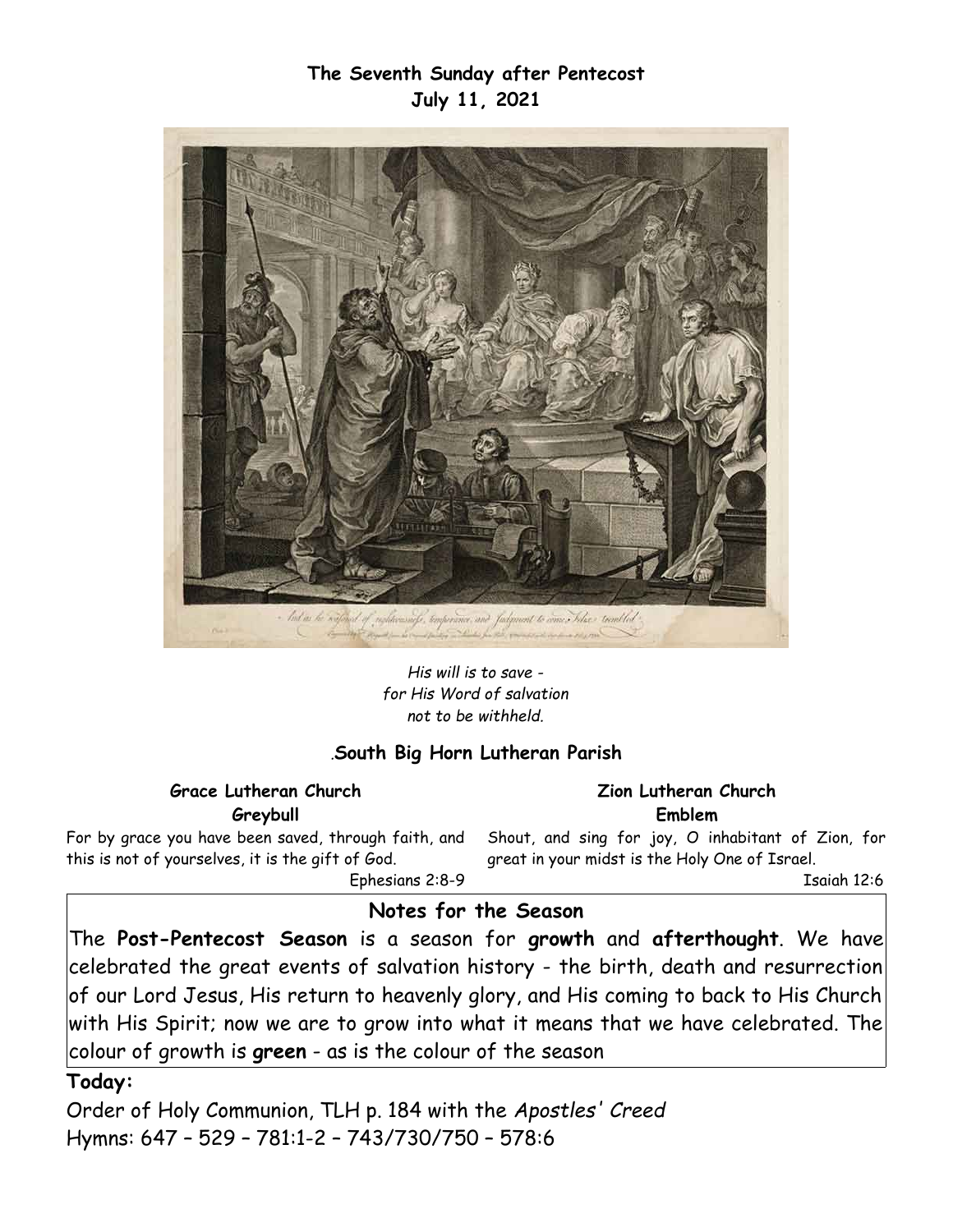## **About Holy Communion**

In the Sacrament we are made one with the risen Christ, and with each other. According to Holy Scripture, oneness in faith and confession is a precondition for such unity. As such, only Christians who share our faith and confession, and who therefore belong to congregations in the fellowship of the Lutheran Church-Missouri Synod, will commune in our church. **Visitors wishing to receive the sacrament** please speak with Pastor prior to the service. We ask that our guests be respectful of our faith. **We sincerely welcome our visitors**; we assure you that we uphold this practice *also* out of concern for *your* spiritual welfare, and that our Pastor would love to study Scripture with you and help you embrace the full counsel of God, so that we can celebrate the Sacrament in a manner pleasing to God and beneficial for us all.

## **Just so we do not forget:**

I believe that I cannot by my own reason or strength believe in Jesus Christ, my Lord, or come to Him; but the Holy Spirit has called me by the Gospel, enlightened me with His gift, sanctified and kept me in the true faith. In the same way He calls, gathers, enlightens, and sanctifies the whole Christian Church on earth and keeps it with Christ in the one true faith. *Of the Small Catechism*

**This is our faith** *– from the Confessions of our Church*

Next, it extends very much further, if we are to apply it to spiritual jurisdiction or administration; here it is a common occurrence that every one bears false witness against his neighbor. For wherever there are godly preachers and Christians, they must bear the sentence before the world that they are called heretics, apostates, yea, seditious and desperately wicked miscreants. Besides, the Word of God must suffer in the most shameful and malicious manner, being persecuted, blasphemed, contradicted, perverted, and falsely cited and interpreted. But let this pass; for it is the way of the blind world that she condemns and persecutes the truth and the children of God, and yet esteems it no sin. *Of the Large Catechism*

**A Life Thought from Lutherans For Life:** Was John's Gospel proclamation about Herod's marriage a political issue (Mark 6:18)? Or was it the Word of the Lord warning a neighbor against danger and pledging a better way? We may feel like neither prophets nor prophets' sons (Amos 7:14-15), but we have heard the Word of truth and the Gospel of everyone's salvation (Ephesians 1:13). However politicized or unpopular the sanctity of life becomes, we have been predestined to proclaim and celebrate it (Ephesians 1:11-12).